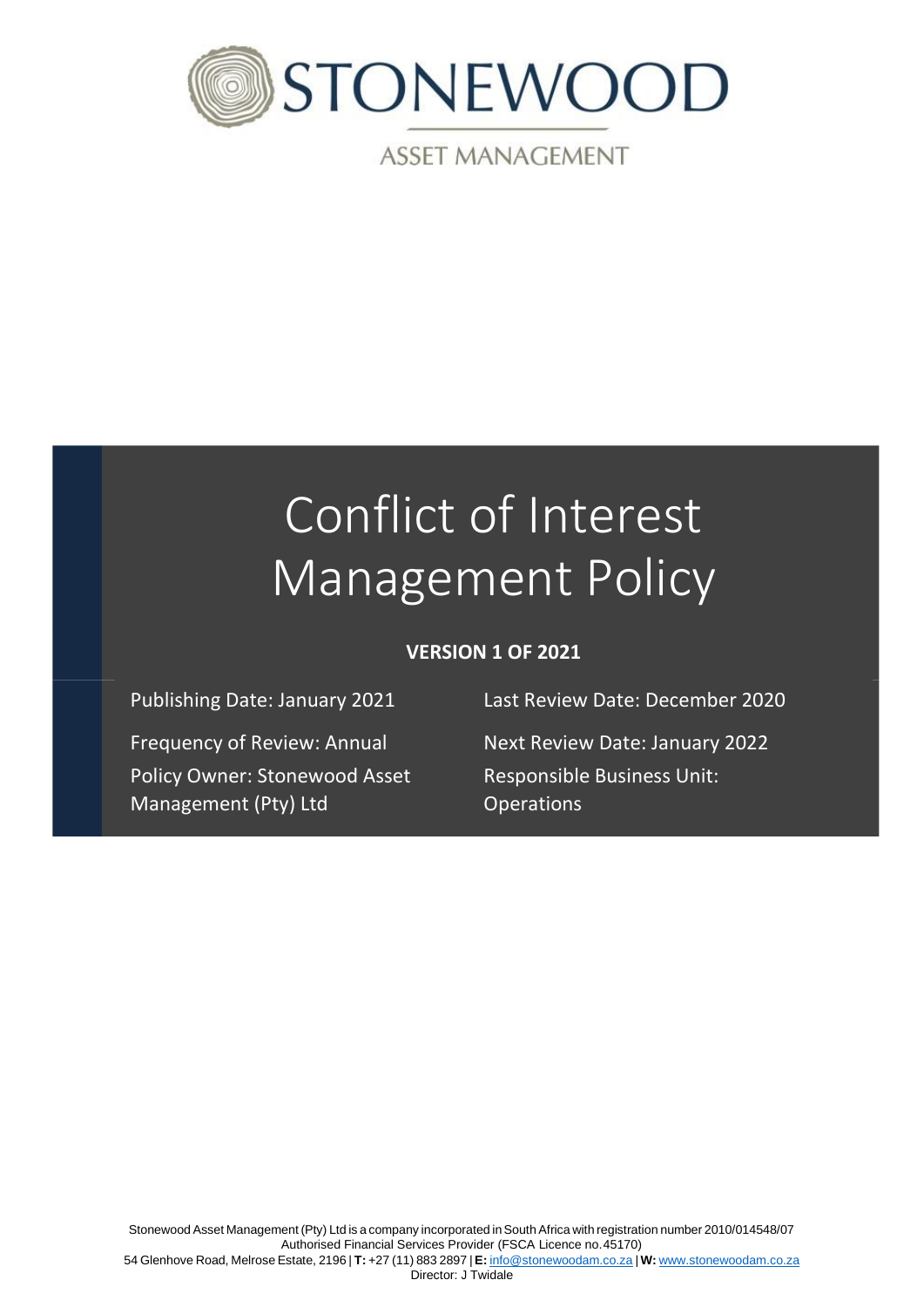## **POLICY STATEMENT**

- Any reference to the "organisation" shall be interpreted to include the "policy owner".
- The organisation's governing body, its employees, volunteers, contractors, suppliers and any other persons acting on behalf of the organisation are required to familiarise themselves with the policy's requirements and undertake to comply with the stated processes and procedures.

#### **POLICY ADOPTION**

By signing this document, I authorise the organisation's approval and adoption of the processes and procedures outlined herein.

| Name & Surname | James Twidale   |
|----------------|-----------------|
| Capacity       | Director        |
| Signature      | <u>Itul</u> l   |
| Date           | 19 January 2021 |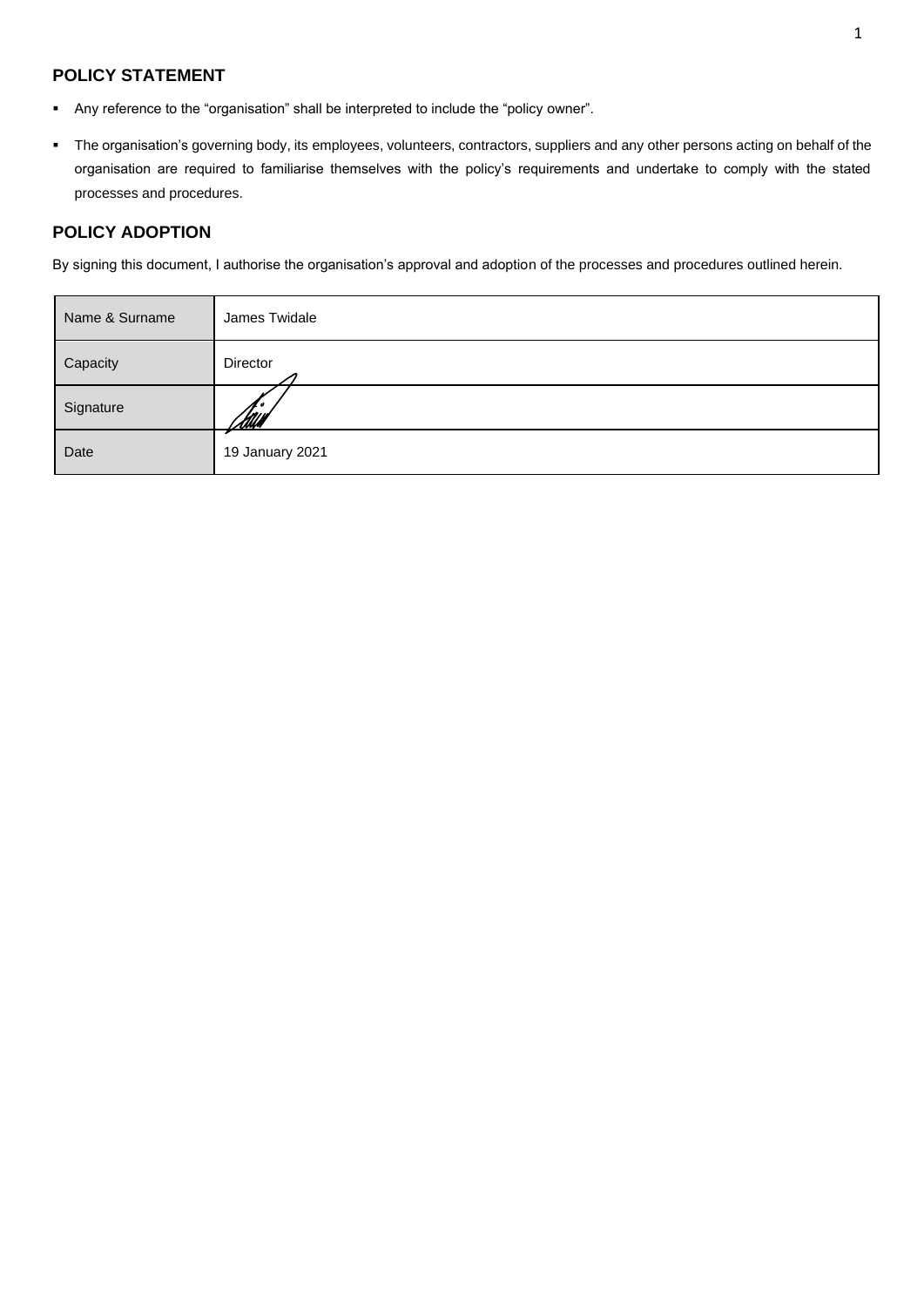## **TABLE OF CONTENTS**

| 1. |                  |  |  |  |
|----|------------------|--|--|--|
|    |                  |  |  |  |
|    | 1.2              |  |  |  |
|    | 1.3              |  |  |  |
|    | 1.4              |  |  |  |
|    | 1.5              |  |  |  |
|    | 1.6              |  |  |  |
|    | 1.7              |  |  |  |
| 2. |                  |  |  |  |
| 3. |                  |  |  |  |
|    | 3.1              |  |  |  |
|    | 3.2              |  |  |  |
|    | 3.3 <sub>2</sub> |  |  |  |
| 4. |                  |  |  |  |
| 5. |                  |  |  |  |
| 6. |                  |  |  |  |
| 7. |                  |  |  |  |
| 8. |                  |  |  |  |
| 9. |                  |  |  |  |
|    |                  |  |  |  |
|    |                  |  |  |  |
|    |                  |  |  |  |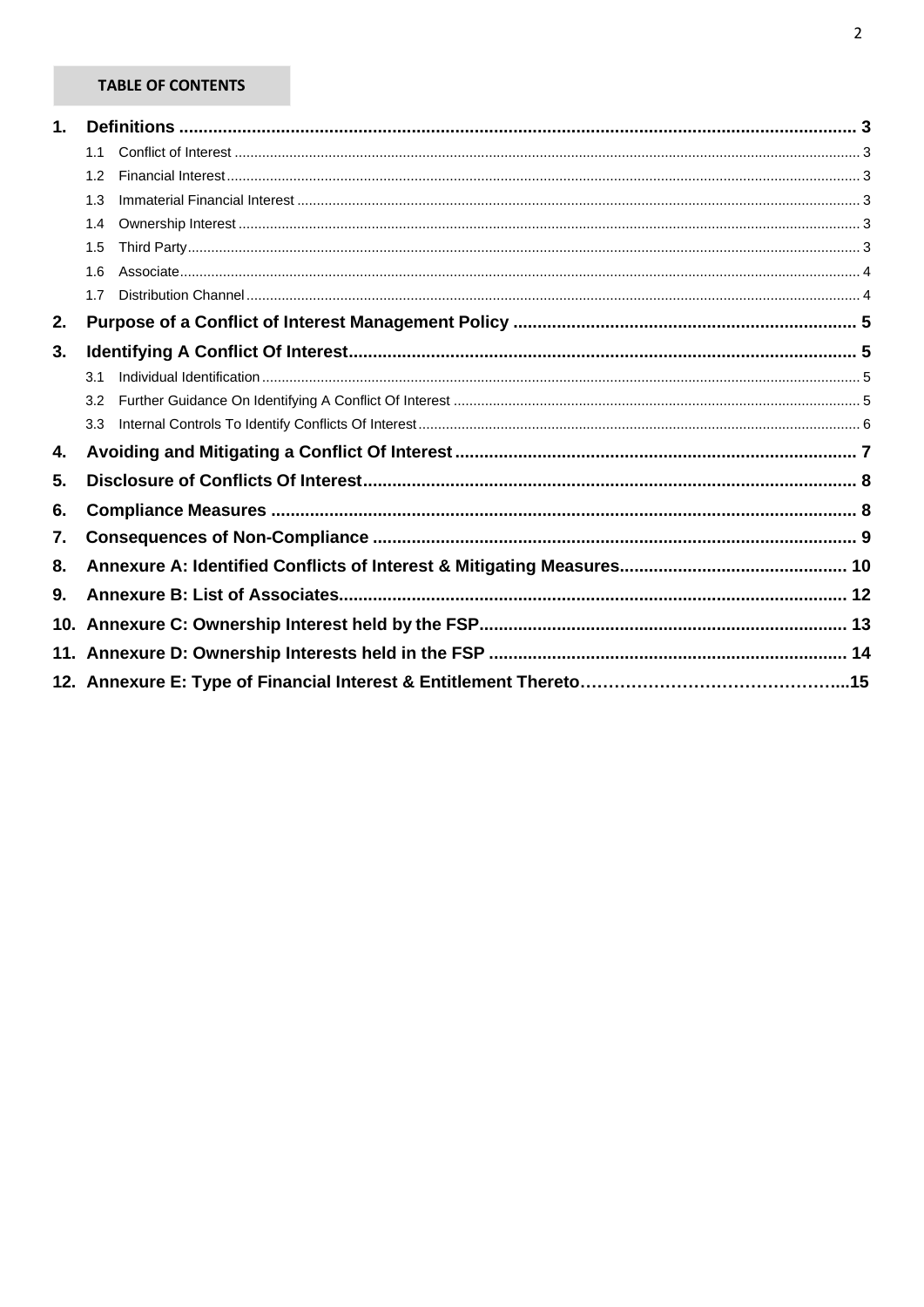## <span id="page-3-1"></span><span id="page-3-0"></span>**1. DEFINITIONS**

#### **1.1 Conflict of Interest**

Conflict of Interest means any situation in which a provider or a representative has an actual or potential interest that may, in rendering a financial service to a client:

- influence the objective performance of his, her or its obligations to that client; or
- prevent a provider or representative from rendering an unbiased and fair financial service to that client, or from acting in the interest of that client,

including but not limited to:

- a financial interest;
- an ownership interest;
- any relationship with a third party.

#### <span id="page-3-2"></span>**1.2 Financial Interest**

Financial Interest means any cash, cash equivalent, voucher, gift, service, advantage, benefit, discount, domestic or foreign travel, hospitality, accommodation, sponsorship, other incentive or valuable consideration, other than:

- an ownership interest;
- training, that is not exclusively available to a selected group of providers or representatives, on:
	- products and legal matters relating to those products;
	- general financial and industry information;
	- specialised technological systems of a third party necessary for the rendering of a financial service, but excluding travel and accommodation associated with that training.
- a recognised qualifying enterprise development contribution to a qualifying beneficiary by a provider that is a measured entity.

### <span id="page-3-3"></span>**1.3 Immaterial Financial Interest**

Immaterial Financial Interest means any financial interest with a determinable monetary value, the aggregate of which does not exceed R1 000 in any calendar year from the same third party in that calendar year received by:

- a provider who is a sole proprietor; or
- a representative for that representative's direct benefit;
- a provider, who for its benefit or that of some or all of its representatives, aggregates the immaterial financial interest paid to its representatives.

#### <span id="page-3-4"></span>**1.4 Ownership Interest**

Ownership Interest means

- any equity or proprietary interest, for which fair value was paid by the owner at the time of acquisition, other than equity or a proprietary interest held as an approved nominee on behalf of another person, and
- includes any dividend, profit share or similar benefit derived from that equity or ownership interest.

### <span id="page-3-5"></span>**1.5 Third Party**

Third Party means

- a product supplier;
- another provider;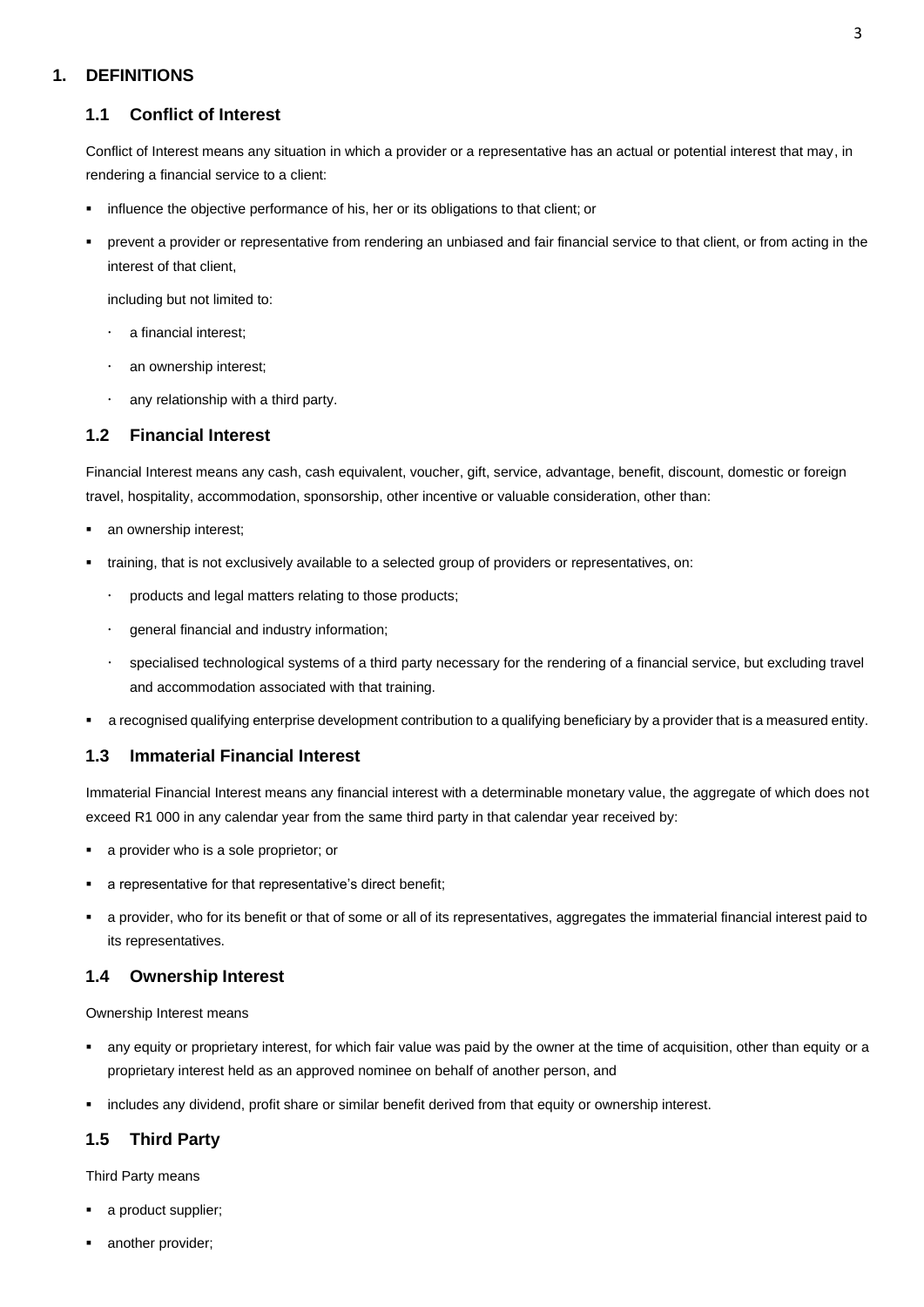- an associate of a product supplier or a provider;
- a distribution channel;
- any person who in terms of an agreement or arrangement with a person referred to above provides a financial interest to a provider or its representatives.

#### <span id="page-4-0"></span>**1.6 Associate**

#### Associate means

- in relation to a natural person:
	- a person who is recognised in law or the tenets of religion as the spouse, life partner, or civil union partner of that person
	- a child of that person, including a stepchild, adopted child and a child born out of wedlock
	- a parent or stepparent of that person
	- a person in respect of which that person is recognised in law or appointed by a Court as the person legally responsible for managing the affairs of or meeting the daily care needs of the first mentioned person
	- a person who is a spouse, life partner or civil union partner of a person referred to above
	- a person who is in a commercial partnership with that person
- in relation to a juristic person:
	- which is a company, means any subsidiary or holding company of that company, any other subsidiary of that holding company and any other company of which that holding company is a subsidiary
	- which is a close corporation registered under the Close Corporations Act, means any member thereof as defined in section1 of that Act
	- which is not a company or a closed corporation, means another juristic person which would have been a subsidiary or holding company of the first-mentioned juristic person:
		- had such first-mentioned juristic person been a company, or
		- in the case where that other person, too, is not a company, had both the first-mentioned juristic person and that other person been a company
	- means any person in accordance with whose directions or instructions the board of director of or, in the case where such juristic person is not a company, the governing body of such juristic person is accustomed to act.
- **·** in relation to any person:
	- means any juristic person of which the board of directors or, in the case where such juristic person is not a company, of which the governing body is accustomed to act in accordance with the directions or instructions of the person firstmentioned in this paragraph
	- $\cdot$  includes any trust controlled or administered by that person

#### <span id="page-4-1"></span>**1.7 Distribution Channel**

Distribution Channel means

- any arrangement between a product supplier of any of its associates and one or more providers or any of its associates in terms of which arrangement any support or service is provided to the provider or providers in rendering a financial service to a client
- any arrangement between two or more providers or any of their associates, which arrangement facilitates, supports or enhances a relationship between the provider or providers and a product supplier
- any arrangement between two or more product suppliers or any of their associates, which arrangement facilitates, supports or enhances a relationship between a provider or providers and a product supplier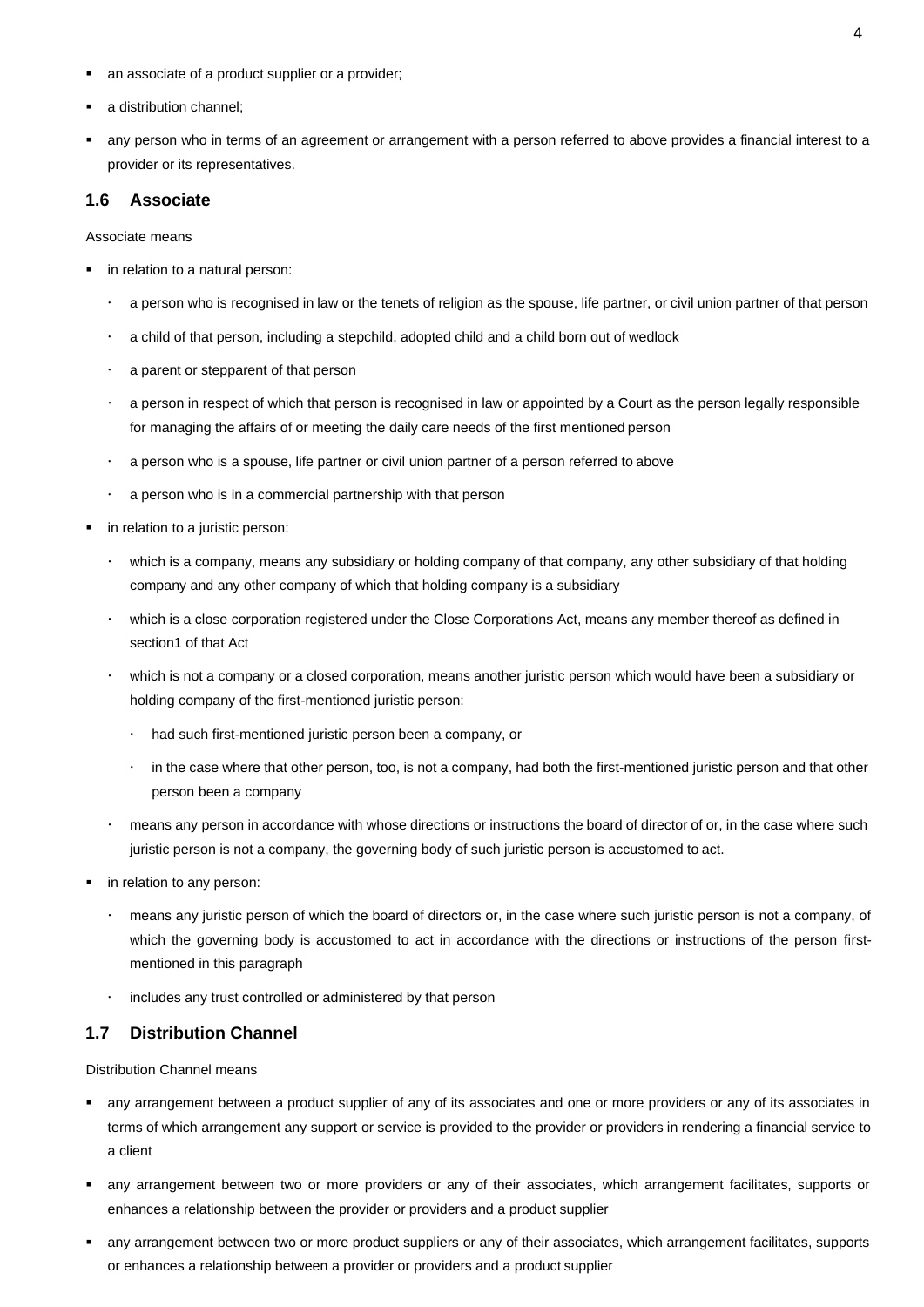#### <span id="page-5-0"></span>**2. PURPOSE OF A CONFLICT OF INTEREST MANAGEMENT POLICY**

In terms of Section 3A(2) every provider, other than a representative, must adopt, maintain and implement a conflict of interest management policy which complies with the provisions of the Financial Advisory and Intermediary Services Act, 37 of 2002.

In terms of the General Code of Conduct a provider and a representative must avoid, and where this is not possible, mitigate any conflict of interest between the provider and a client, or a representative of the provider and his, her or its clients.

The FSP and its representatives are committed towards acting within the best interests of our clients and to avoid all conflict of interests in relation to the provision of financial services. Where we are unable to avoid a conflict of interest, we will take all necessary precautions to ensure that any actual or potential conflict of interest is mitigated and adequately disclosed to our clients.

In order to ensure the continued demonstration of our commitment, management has adopted a Conflict of Interest Management policy to provide for the effective management of any actual or potential conflicts of interest that may arise wholly or partially, in relation to the provision of financial services.

The purpose of the Conflict of Interest Management Policy is therefore to:

- establish internal controls and mechanisms towards the identification of conflicts of interest
- establish measures to avoid conflicts of interest, and where avoidance is not possible, to provide the reasons therefore
- establish measures to ensure that any unavoidable conflicts of interest are mitigated
- establish measures to ensure the proper disclosure of any conflicts of interest
- establish processes, procedures and internal controls to facilitate compliance with the policy
- communicate the consequences of non-compliance with the policy

#### <span id="page-5-2"></span><span id="page-5-1"></span>**3. IDENTIFYING A CONFLICT OF INTEREST**

#### **3.1 INDIVIDUAL IDENTIFICATION**

The primary responsibility for the identification of a conflict of interest rests with the representatives, employees and individual members of the governing body of the FSP.

Throughout the process of rendering a financial service to a client, a representative must apply his or her mind to answering the following questions:

- is there any situation that exists that influences the objective performance of my obligations to my client?
- is there any situation that exists that prevents me from rendering an unbiased and fair financial service to myclient?
- is there any situation that exists that prevents me from acting in the best interest of my client?

If the answer to all three questions is "no", then there is no conflict of interest associated with the financial service and the representative may proceed.

If the answer to any one of the three questions is "yes", the representative must proceed to answer the following additional questions:

- is the situation caused as a result of an actual or potential relationship with a third party? (see definition of "third party")
- is the situation caused by an actual or potential financial or ownership interest? (see definition of "financial interest" and "ownership interest")

If the answer to any one of these questions is "yes", an actual or potential conflict of interest will have been identified.

#### <span id="page-5-3"></span>**3.2 FURTHER GUIDANCE ON IDENTIFYING A CONFLICT OF INTEREST**

The definition of a Conflict of Interest incorporates the following terminology:

influence the "objective performance" of his, her or its obligations to that client;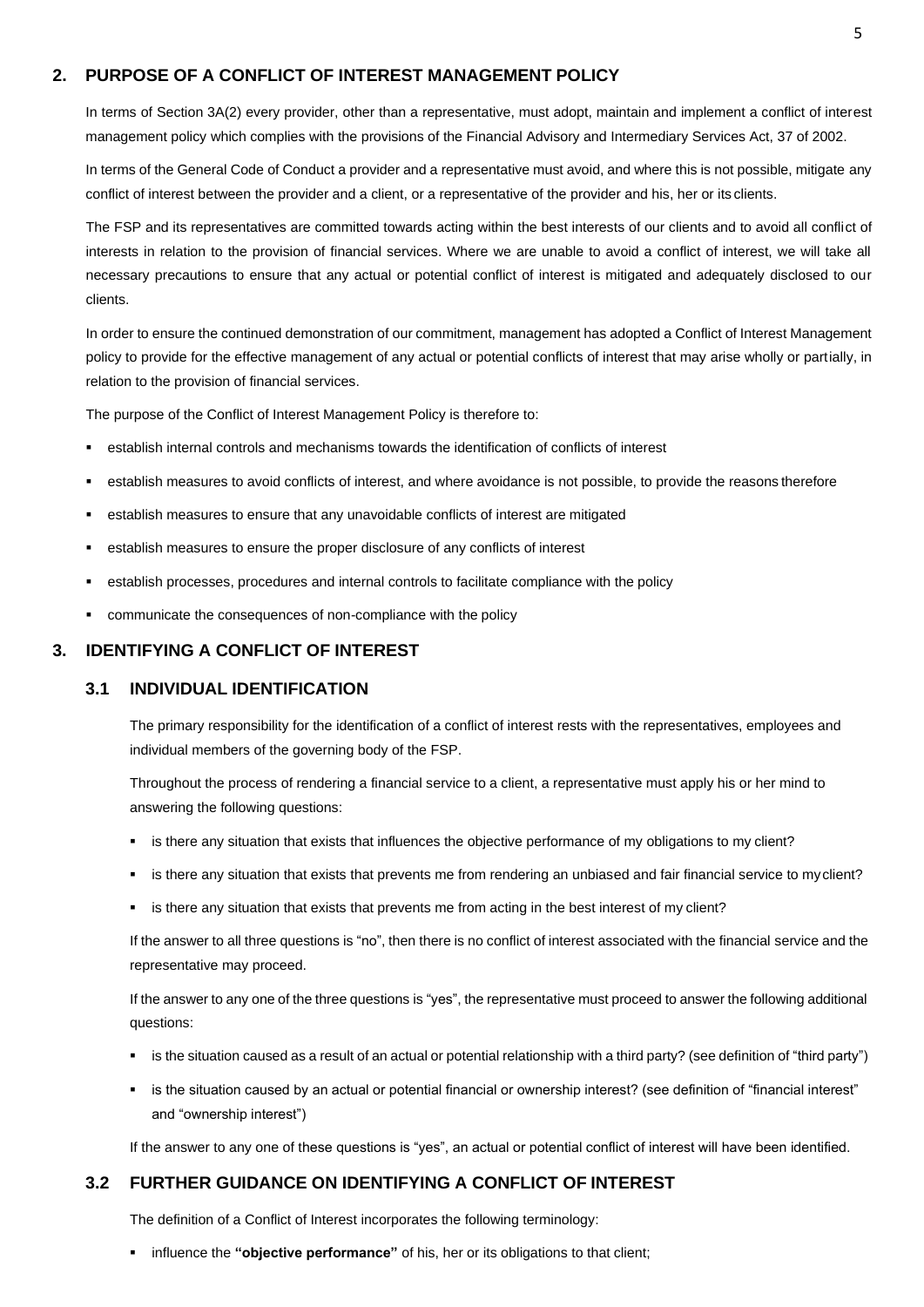- prevent a provider or representative from rendering an "unbiased and fair financial service" to that client;
- including but not limited to a "financial interest".

It is generally understood that the word "objective" refers to a situation where an individual's personal feelings or opinions are completely removed from the equation. The "objective performance" of an FSP or representative's obligations therefore implies a situation where financial services are rendered without any untoward influences.

The word "bias" or "biased" is understood to mean a form of prejudice towards a particular person or viewpoint, whereas the word "fair" or "fairness" indicates a situation of just circumstances or being treated on an equal footing. An unbiased financial service therefore implies a financial service that does not lend itself to a particular persuasion, where no reasonable justification for such persuasion can be found. Similarly, a fair financial service implies a situation where the same conclusion or outcome will consistently present itself given the exact same set of circumstances.

Subject to section 3A(1)(c) of the General Code of Conduct, the FSP and its representatives may only receive or offer the following "financial interest" from or to a "third party":

- **commission** authorised under the Long-term Insurance Act, Short-term Insurance Act or under the Medical Schemes Act
- fees authorised under the Long-term Insurance Act, the Short-term Insurance Act or the Medical Schemes Act
- fees for the rendering of a financial service in respect of which commission or fees referred to above is not paid, if:
	- and the amount, frequency, payment method and recipient of those fees and details of the services that are to be provided by the FSP or its representatives in exchange for the fees are specifically agreed into writing; and
	- $\cdot$  those fees may be stopped at the discretion of that client
- **fees or remuneration** for the rendering of a service to a third party,
- an *immaterial financial interest* (subject to any other law)
- a financial interest, not referred to above for which a consideration, fair value or remuneration that is reasonably commensurate to the value of the financial interest, is paid by that FSP or representative at the time of receipt thereof

The FSP will not offer any financial interest to its representatives:

- that is determined with reference to the **quantity of business** secured for the FSP without also giving due regard to the delivery of fair outcomes for clients; or
- giving preference to a **specific product supplier**, where a representative may recommend more than one product supplier to a client; or
- giving preference to a **specific product of a product supplier**, where a representative may recommend more than one product of that product supplier to a client.

#### **Representative incentives**

The FSP will not offer any financial interest to its key individual/s or representative/s:

- that is determined with reference to the quantity of business secured for the FSP without also giving due regard to the delivery of fair outcomes for clients; or
- for giving preference to a specific product supplier where more than one supplier can be recommended to a client; or
- for giving preference to a specific product of a supplier where more than one product of that supplier can be recommended.

#### <span id="page-6-0"></span>**3.3 INTERNAL CONTROLS TO IDENTIFY CONFLICTS OF INTEREST**

The FSP has implemented the following internal controls to identify actual or potential conflicts of interest that may arise:

The governing body of the FSP conducts annual reviews on all contracts held with third parties in order to assess whether the contractual relationship in any way influences the FSP's objective performance towards its clients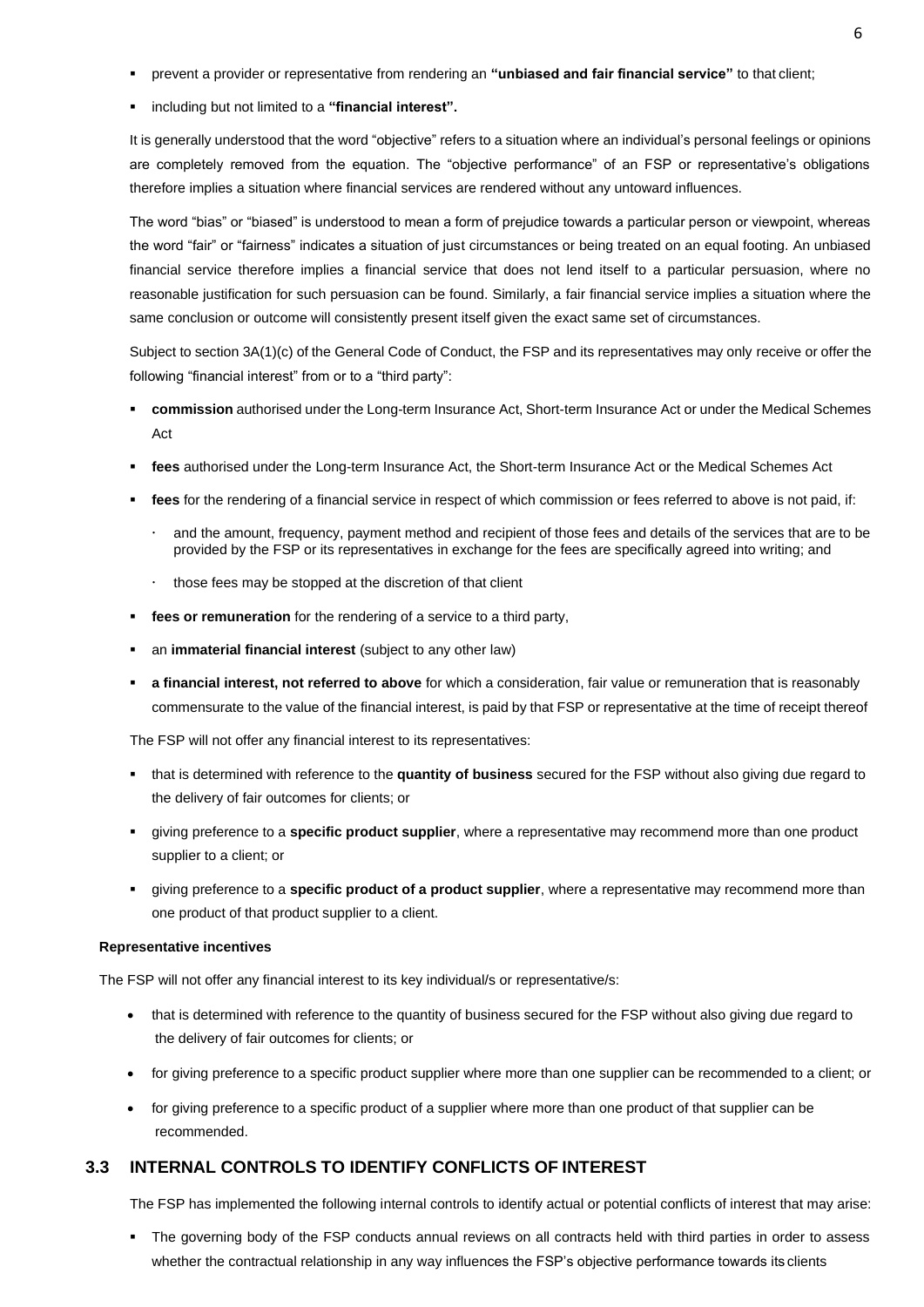- The governing body of the FSP conducts annual reviews on all contracts held with third parties in order to assess whether the contractual relationship in any way influences the FSP's ability to render fair and unbiased financial services towards its clients.
- The governing body of the FSP conducts annual reviews on all contracts held with third parties in order to assess whether the contractual relationship in any way influences the FSP's ability to act in the best interest of the client.
- The governing body of the FSP conducts annual reviews on all relationships where an ownership interest exists between the FSP and a third party. The purpose of the review is to assess whether the relationship in any way influences the FSP's objective performance towards its clients
- The governing body of the FSP conducts annual reviews on all relationships where an ownership interest exists between the FSP and a third party. The purpose of the review is to assess whether the relationship in any way influences the FSP's ability to render fair and unbiased financial services towards its clients
- Conflict of Interest declarations are signed by all relevant personnel on a quarterly basis. The purpose of collecting Conflict of Interest declarations is to assist the FSP and the appointed Compliance Officer to identify actual or potential conflicts of interest
- A list of the FSP's associates is attached as an annexure hereto. The list is reviewed on an annual basis
- A list of all third parties in which the FSP holds an ownership interest is attached as an annexure hereto. The list is reviewed on an annual basis
- A list of all third parties that holds an ownership interest in the FSP is attached as an annexure hereto. The list is reviewed on an annual basis
- The FSP maintains a Gift Register. All gifts received from a third party with an estimated value of R500 or more will be recorded in the FSP's Gift Register. The Gift Register is kept in the FSP's Compliance Manual
- All relevant personnel (Key Individuals and Representatives) are required to immediately disclose in writing to the governing body of the FSP and the FSP's Compliance Officer, any actual or potential conflicts of interest as soon as they become aware of such situation

### <span id="page-7-0"></span>**4. AVOIDING AND MITIGATING A CONFLICT OF INTEREST**

Once an actual or potential conflict of interest has been identified, the following procedures will be followed in order to determine whether the conflict of interest is avoidable:

- The governing body of the FSP will convene and evaluate the actual or potential conflict of interest in an open and honest manner
- All information that's led up to and resulting in, or causing the actual or potential conflict of interest will be disclosed to the FSP's governing body and the FSP's compliance officer
- The governing body of the FSP will apply its mind and determine by way of majority vote whether the FSP is in a position to avoid the actual or potential conflict of interest
- During the evaluation process, the governing body of the FSP will consider the following possible outcomes prior to a finding in favour of unavoidability:
	- The possible negative impact it will have on the FSP's clients where the actual or potential conflict of interest is deemed to be unavoidable
	- The possible negative impact it will have on the integrity of the financial services industry where the actual or potential conflict of interest is deemed to be unavoidable
- Where the governing body of the FSP has determined that the actual or potential conflict of interest is in fact avoidable, the following processes will be followed:
	- The governing body will remove the underlying cause or situation that results in the actual or potential conflict of interest as soon as reasonably possible
	- Any immediate negative impact or prejudice towards clients pending the removal of the actual or potential conflict of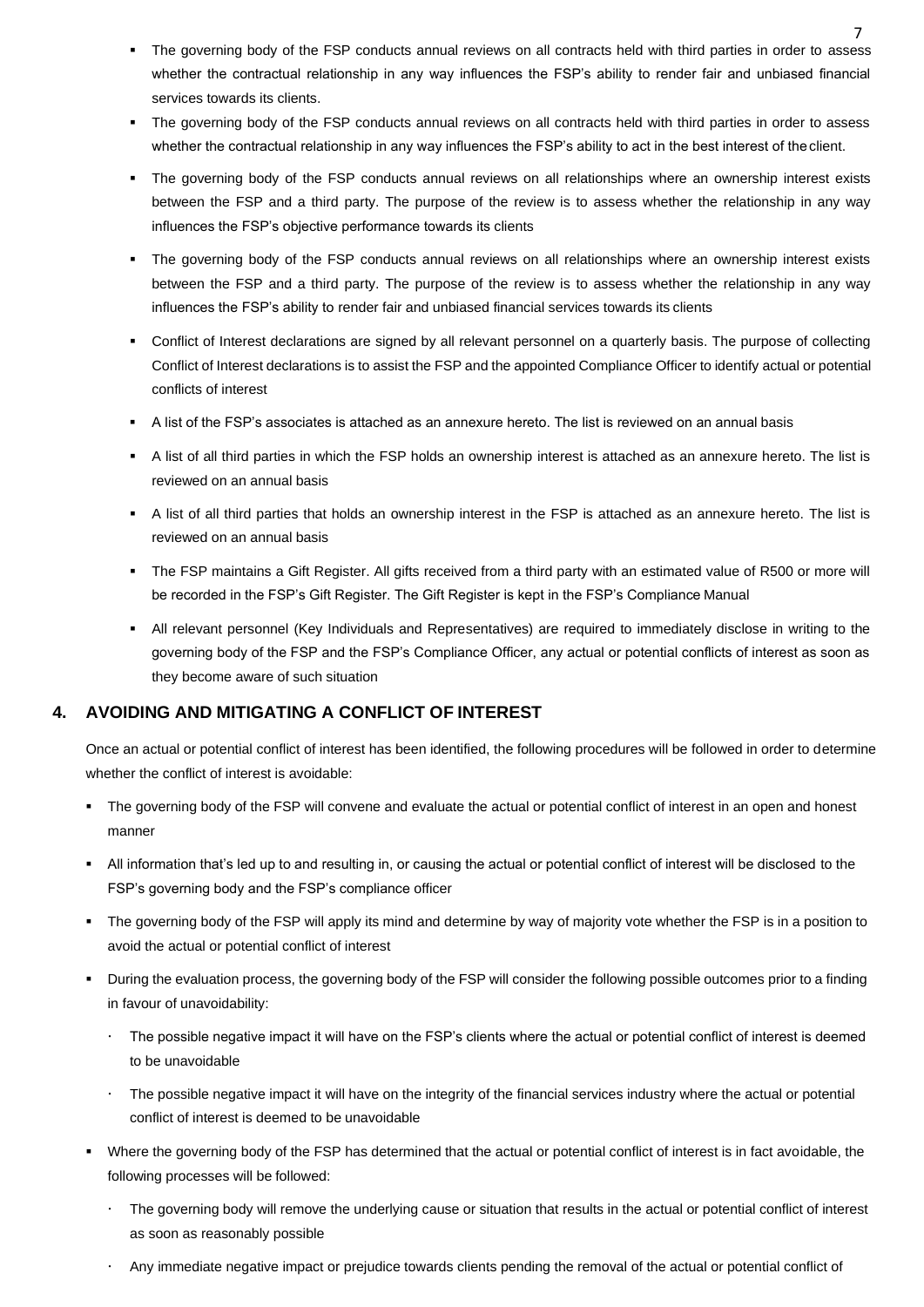interest will be kept to a minimum

- The reasons why the actual or potential conflict of interest was determined to be avoidable will be recorded in the FSP's Compliance Manual
- Similar circumstances that has led up to the actual or potential conflict of interest will be avoided in the future
- Where the governing body of the FSP has determined that the actual or potential conflict of interest is unavoidable, the following processes will be followed:
	- The governing body of the FSP and the FSP's compliance officer will convene and determine the measures that will be implemented in order to mitigate the actual or potential conflict of interest as far as reasonablypossible
	- The reasons why the actual or potential conflict of interest was considered to be unavoidable will be recorded in the FSP's Compliance Manual
- Any measures implemented towards mitigating the actual or potential conflicts of interest will include the following arrangements:
	- The status of whether the actual or potential conflicts of interest's is still deemed to be unavoidable shall be reassessed on a continuous basis
	- Where a previously deemed unavoidable actual or potential conflicts of interest is subsequently deemed to be avoidable, such actual or potential conflict of interest shall immediately be avoided
	- All representatives will be notified of any actual or potential conflicts of interest as well as the reasons for its unavoidability
	- When rendering a financial service, a representative shall be required to disclose to the client in writing that an actual or potential conflict of interest exist
	- The FSP and/or the FSP's compliance officer shall report on the status of the actual or potential conflict of interest in the FSP's compliance report to be submitted to the Financial Services Board

#### <span id="page-8-0"></span>**5. DISCLOSURE OF CONFLICTS OF INTEREST**

It is acknowledged that while disclosure alone will often not be enough, disclosure must be treated as an integral part of managing conflicts of interest. The FSP is therefore committed to ensure that clients are fully informed about actual or potential conflicts of interest in relation to the provision of financial services.

The FSP has adopted the following disclosure measures:

- The FSP shall disclose to a client any conflict of interest in respect of that client
- The disclosure shall be made in writing at the earliest reasonable opportunity. The disclosure may be communicated by way of appropriate electronic media
- The disclosure shall include the nature of any relationship or arrangement with a third party that gives rise to a conflict of interest
- The disclosure shall be made in sufficient detail to enable the client to understand the exact nature of the relationship or arrangement and the conflict of interest
- The disclosure shall include the measures taken to avoid or mitigate the conflict
- The disclosure shall include any ownership interest or financial interest, other than an immaterial financial interest, that the FSP or representative may be or become eligible for
- The disclosure shall include a reference to the FSP's Conflict of Interest Management Policy and how it may be accessed

#### <span id="page-8-1"></span>**6. COMPLIANCE MEASURES**

The measures implemented towards ensuring the FSP's continued compliance with the Conflict of Interest Management Policy rests with the governing body of the FSP. The FSP's appointed Compliance Officer will monitor the FSP's continued compliance with the policy on an ongoing basis.

The FSP has adopted the following internal controls and processes:

The governing body of the FSP shall ensure that the Conflict of Interest Management Policy is kept in the FSP's Compliance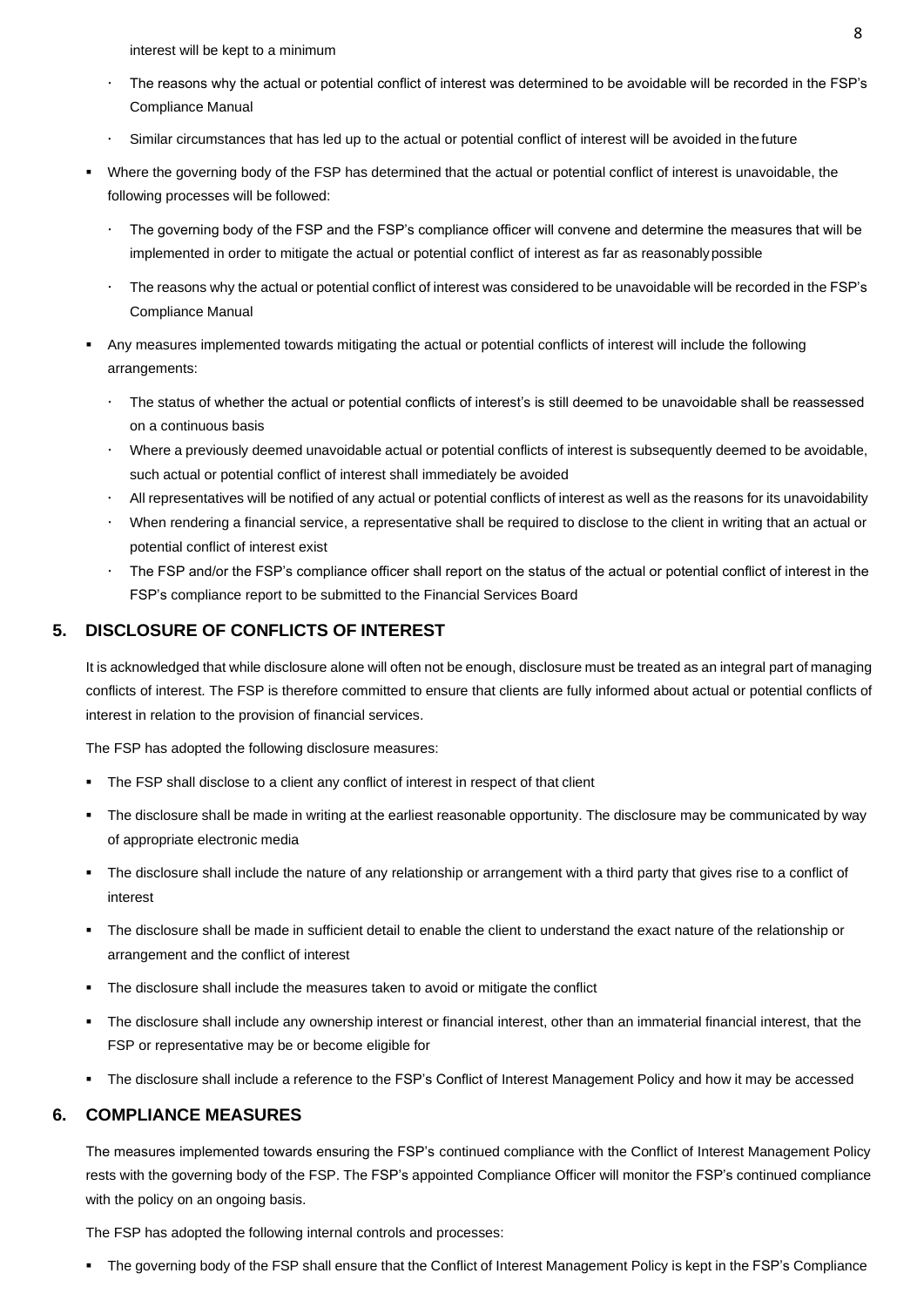Manual

- The governing body of the FSP shall ensure that all relevant personnel read the Conflict of Interest Management Policy and understand their duties in respect thereof
- The governing body of the FSP shall ensure that all personnel, and where appropriate, associates are made aware of the contents of the Conflict of Interest Management Policy and shall provide personnel with training and educational material where deemed appropriate
- The governing body of the FSP shall ensure that all Conflict of Interest declarations are signed by relevant personnel on a quarterly (3 monthly) basis
- Where an employee or representative have any concerns whether or not an actual or potential conflict of interest might arise in a particular situation, the employee or representative will be required to refer his or her concern to the FSP's Compliance **Officer**
- The governing body of the FSP shall ensure that a list of all the FSP's associates is annexed to the Conflict of Interest Management Policy and that a review of the list shall be conducted annually
- The governing body of the FSP shall ensure that a list of all the parties in which the FSP holds an ownership interest is annexed to the Conflict of Interest Management Policy and that a review of the list shall be conductedannually
- The governing body of the FSP shall ensure that a list of all third parties that holds an ownership interest in the FSP is annexed to the Conflict of Interest Management Policy and that a review of the list shall be conducted annually
- The governing body of the FSP shall continue to maintain a Gift Register and shall ensure that all gifts received from a third party with an estimated value of R500 or more are recorded in the FSP's Gift Register
- The governing body of the FSP shall ensure that the proper disclosures are made to the client regarding actual or potential conflicts of interest
- The Conflict of Interest Policy shall be regularly reviewed by the appointed Compliance Officer, and where necessary, updated to ensure that the measures contained herein remains effective
- The governing body of the FSP shall publish its Conflict of Interest Management Policy in appropriate media and ensure that it is easily accessible for public inspection at all reasonable times
- The governing body of the FSP shall ensure that the Conflict of Interest Management Policy is reviewed on at least an annual basis

#### <span id="page-9-0"></span>**7. CONSEQUENCES OF NON-COMPLIANCE**

Where there is reason to believe that an employee or representative has failed to disclose an actual or potential conflict of interest via the proper communication channels, the FSP will proceed to investigate and take any appropriate steps it deems necessary to limit any financial prejudice that may be suffered by the FSP, its clients or any other third party.

Where an investigation concludes that an employee or representative of the FSP has indeed failed to disclose an actual or potential conflict of interest, the FSP shall immediately take appropriate disciplinary steps and corrective actions against such employee or representative. Any failure by an employee to comply with the Conflict of Interest Management Policy will be considered serious form of misconduct and a dismissible offence.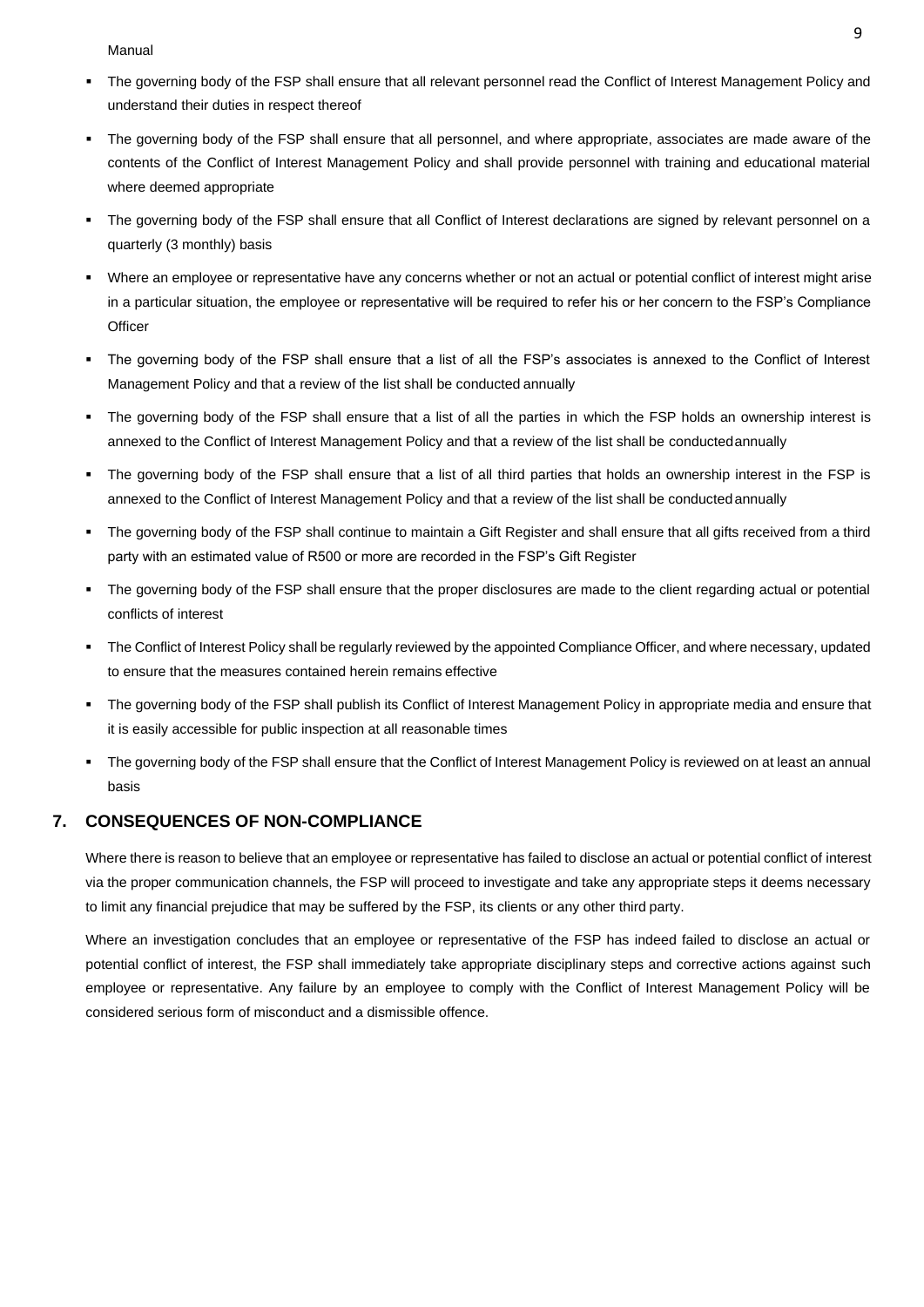### **8. ANNEXURE A: IDENTIFIED CONFLICTS OF INTEREST AND MITIGATION MEASURES**

In terms of the Conflicts of Interest Management Policy, the Board of the FSP has identified the following conflicts of interest, the reasons for the unavoidability of said conflicts of interest and the specific steps that will be taken to mitigate the conflict of interest to clients:

#### **The identified conflicts of interests**

1) The recommendation of investments into the Stonewood AM Ci Funds

Potential conflict of interest: The FSP carries out activities as an asset manager. The FSP is the specialist investment management business that is responsible for the investment management of the Stonewood AM Ci Funds. Furthermore, certain Representatives of the FSP are members of the FSP investment committee and may be entitled to an annual investment management fee, financial interest or ownership interest in relation to investments placed in the Stonewood AM Ci Funds. A potential conflict of interest may arise where recommendations are made by representatives of the FSP in relation to investments in the Stonewood AM Ci Funds.

**Policy:** To minimise this conflict, representatives are not obliged/restricted to use the Stonewood AM Ci Funds.

2) The acceptance of invitations to functions, incentive trip and conferences

Potential conflict of interest: A potential conflict of interest is possible if the sole result of the acceptance of any invitation would be an attempt by a product of service provider to attract business.

**Policy**: As a point of departure, Key Individuals and Representatives of the FSP are not permitted to accept any invitation that has as its sole purpose an incentive to transfer assets to the applicable provider.

*Incentive trips*: For purposes of this Policy, incentive trips are defined as any trip, whether local or foreign that has its sole objective of incentivising the FSP to place investments with the relevant product or service provider.

**Policy:** No Key Individual or Representative is entitled to accept any invitation to any incentive trip. *Functions:* Functions are defined as marketing events that are organised by product or service providers in an attempt to build relationships with their clients, where the event is held in the Republic of South Africa and does not include the funding of accommodation and travel.

**Policy:** Key Individuals and Representatives are entitled to accept invitations to functions; however they are cautioned against accepting more than 2 functions per year from any one product or service provider.

*Conference*: Conferences are defined as any event that is sponsored by a product or service provider, whether in or outside of the Republic of South Africa, in terms of which the applicable Key Individual or Representative will be exposed to speakers and/or workshops and/or information that could ultimately improve the knowledge base of the business and benefit the FSP's clients.

Policy: Key Individuals and Representatives are entitled to accept invitations to conferences, provided that the prior written approval of the Board has been obtained and provided that the FSP funds all travel and accommodation requirements associated with such trip.

3) The use of the Stonewood Global Adventurous Fund as an offshore building block within the Stonewood AM Ci Funds

Potential conflict of interest: Stonewood AM is part of the Stonewood Group and one of its subsidiaries, Stonewood Wealth Management is a specialist investment management business that is responsible for the investment management of the Stonewood Global Adventurous Fund.

**Policy:** A zero-rated fee class of the Stonewood Global Adventurous Fund will be utilised to negate this conflict.

#### **Reasons why the conflict of interest is unavoidable**

1) The recommendation of investments into the Stonewood AM Ci Funds

This strategy is unavoidable and in the interests of investors for the following reasons:

- a) It is the only efficient way that the FSP (or FSP group) can actively manage its clients' investments on an ongoing basis given:
	- The number of clients
	- The geographical spread of the clients
	- The number of investment platforms utilised
- b) It is the only way to ensure that clients in similar risk profiles are managed on the same basis without timing and investment constraint differences.
- c) It is the only way to ensure that discretionary management does not result in CGT implications for investors.
- d) It is the only way of formally ensuring that investors have the benefit of greater transparency in the manner in which their investments are managed and the quantum of the costs that are levied.
- e) The only way to have access to specialised, dedicated asset management expertise and investment research on an ongoing cost-effective basis.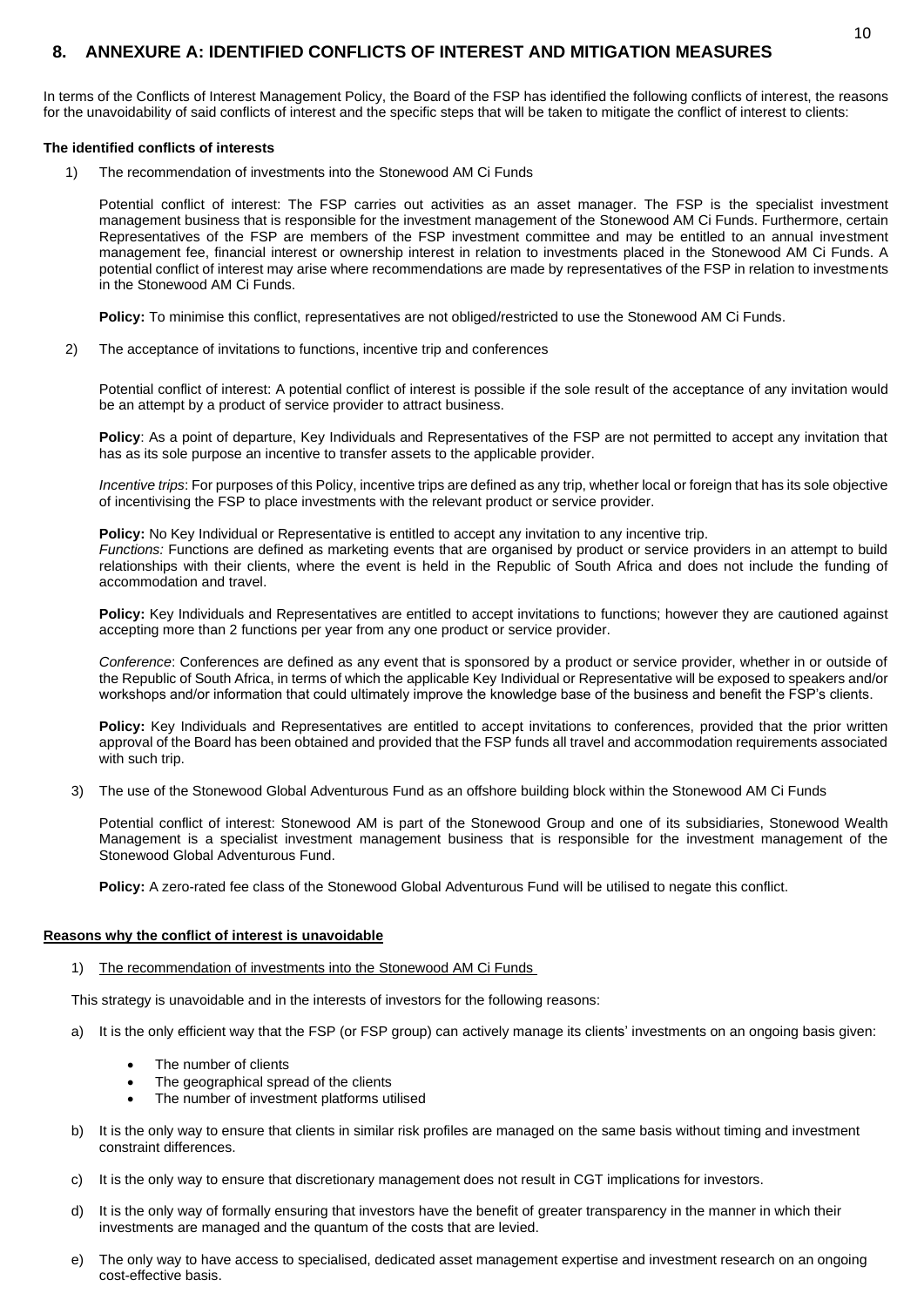- f) It's the only way to effectively implement the predetermined investment process without the administrative constraints of Lisps (capped funds, funds not on platforms, timing of switches).
- 2) The acceptance of invitations to functions, incentive trip and conferences
- a) The attendance by the FSP at functions and conferences is the only way for the FSP to remain informed with regard to industry matters, investment related matters, market conditions, product development initiatives and compliance. This is ultimately for the benefit of clients.
- b) It is the best way for the FSP to maintain relationships with key service providers for the benefit of clients.
- 3) The use of the Stonewood Global Adventurous Fund as an offshore building block within the Stonewood AM Ci Funds
- a) It is the only way to access a zero-rated offshore fund.
- b) The scale and international presence of Stonewood Wealth Management enables further cost efficiencies for other building blocks within the Stonewood AM Ci Funds. This is ultimately for the benefit of clients adding to cost efficiencies.

#### **Specific steps that will be taken by the FSP to mitigate the conflict of interest**

In addition to the general mitigation steps specified in the policy, the FSP will take the following specific steps to mitigate the potential risk to clients:

1) The recommendation of investments into the Stonewood AM Ci Funds

In light of the fact that this investment strategy is in the best interest of clients, it may continue provided that:

- a) Full disclosure must be given to investors with regard to:
	- The fact that the FSP has an interest in the product
	- The nature of the interest and full disclosure of fees earned
	- The nature of the product and all relevant details relating to the product
- b) Institute a pricing policy that will confirm the following:
	- No fee increases will take place without prior notice to clients.
	- No performance fees will be levied by the FSP.
	- All rebates will be re-invested back into the funds.
	- As far as possible the aggregated scale will be utilised to negotiate favourable fee deals with underlying managers for the benefit of the client.
- c) The FSP must ensure that it will only recommend the in-house solutions where this is in the interests of the client.
- 2) The acceptance of invitations to functions, incentive trip and conferences

Please see "policy" statements under the section headed "Identification of conflicts of interest" above.

3) The use of the Stonewood Global Adventurous Fund as an offshore building block within the Stonewood AM Ci Funds

Please see "policy" statements under the section headed "Identification of conflicts of interest" above.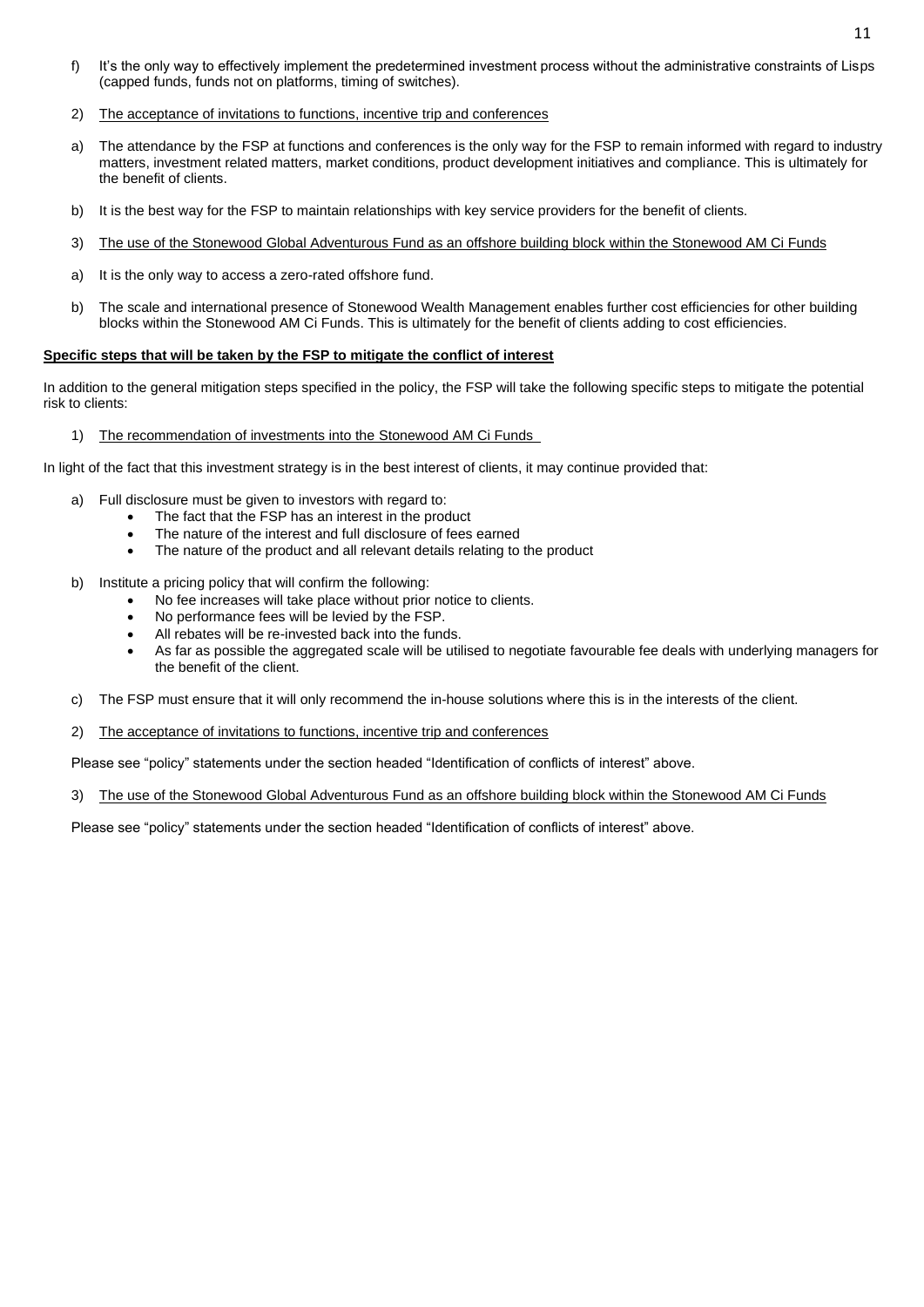## <span id="page-12-0"></span>**9. ANNEXURE B: LIST OF ASSOCIATES**

In terms of Section 3A(2)(b)(iii) of the General Code of Conduct, a Conflict of Interest Management Policy must include a list of all the FSP's associates.

Please refer back to the definition of an "associate" and list all the FSP's associates, as well as the nature of the associate relationship:

| Stonewood Wealth Management - Strategic partnership |
|-----------------------------------------------------|
| Stonewood Capital - Strategic partnership           |
| Stonewood Wealth UK - Strategic partnership         |
| 1.618 Advisory Services - Financial Advisory Group  |
|                                                     |
|                                                     |
|                                                     |
|                                                     |
|                                                     |
|                                                     |
|                                                     |
|                                                     |
|                                                     |
|                                                     |
|                                                     |
|                                                     |
|                                                     |
|                                                     |
|                                                     |
|                                                     |
|                                                     |
|                                                     |
|                                                     |
|                                                     |

Key Individual Signature:

Jaw

Date: 19 January 2021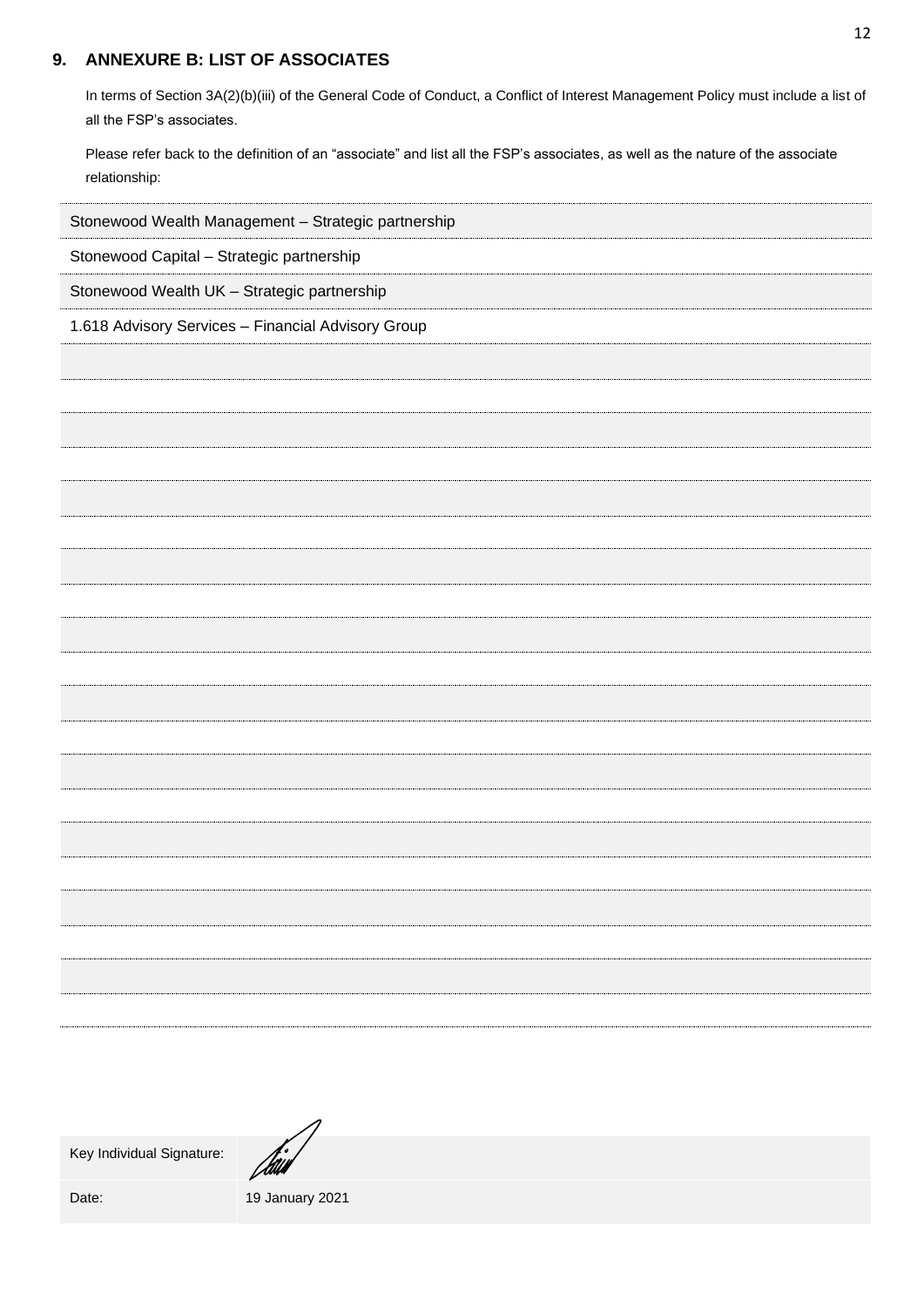#### <span id="page-13-0"></span>**10. ANNEXURE C: OWNERSHIP INTERESTS HELD BY THE FSP**

In terms of Section 3A(2)(b)(v) of the General Code of Conduct, a Conflict of Interest Management Policy must include the names of any third parties in which the provider holds an ownership interest.

Please refer back to the definition of a "third party" and "ownership interest" and list all third parties in which the FSP holds an ownership interest. Also specify the nature and extent of the ownership interest.

| Not applicable, the FSP DOES NOT hold any ownership interests in any third parties |                 |  |  |  |
|------------------------------------------------------------------------------------|-----------------|--|--|--|
|                                                                                    |                 |  |  |  |
|                                                                                    |                 |  |  |  |
|                                                                                    |                 |  |  |  |
|                                                                                    |                 |  |  |  |
|                                                                                    |                 |  |  |  |
|                                                                                    |                 |  |  |  |
|                                                                                    |                 |  |  |  |
|                                                                                    |                 |  |  |  |
|                                                                                    |                 |  |  |  |
|                                                                                    |                 |  |  |  |
|                                                                                    |                 |  |  |  |
|                                                                                    |                 |  |  |  |
|                                                                                    |                 |  |  |  |
|                                                                                    |                 |  |  |  |
|                                                                                    |                 |  |  |  |
|                                                                                    |                 |  |  |  |
|                                                                                    |                 |  |  |  |
|                                                                                    |                 |  |  |  |
|                                                                                    |                 |  |  |  |
|                                                                                    |                 |  |  |  |
|                                                                                    |                 |  |  |  |
|                                                                                    |                 |  |  |  |
|                                                                                    |                 |  |  |  |
|                                                                                    |                 |  |  |  |
|                                                                                    |                 |  |  |  |
|                                                                                    |                 |  |  |  |
| Key Individual Signature:                                                          |                 |  |  |  |
|                                                                                    | Van             |  |  |  |
| Date:                                                                              | 19 January 2021 |  |  |  |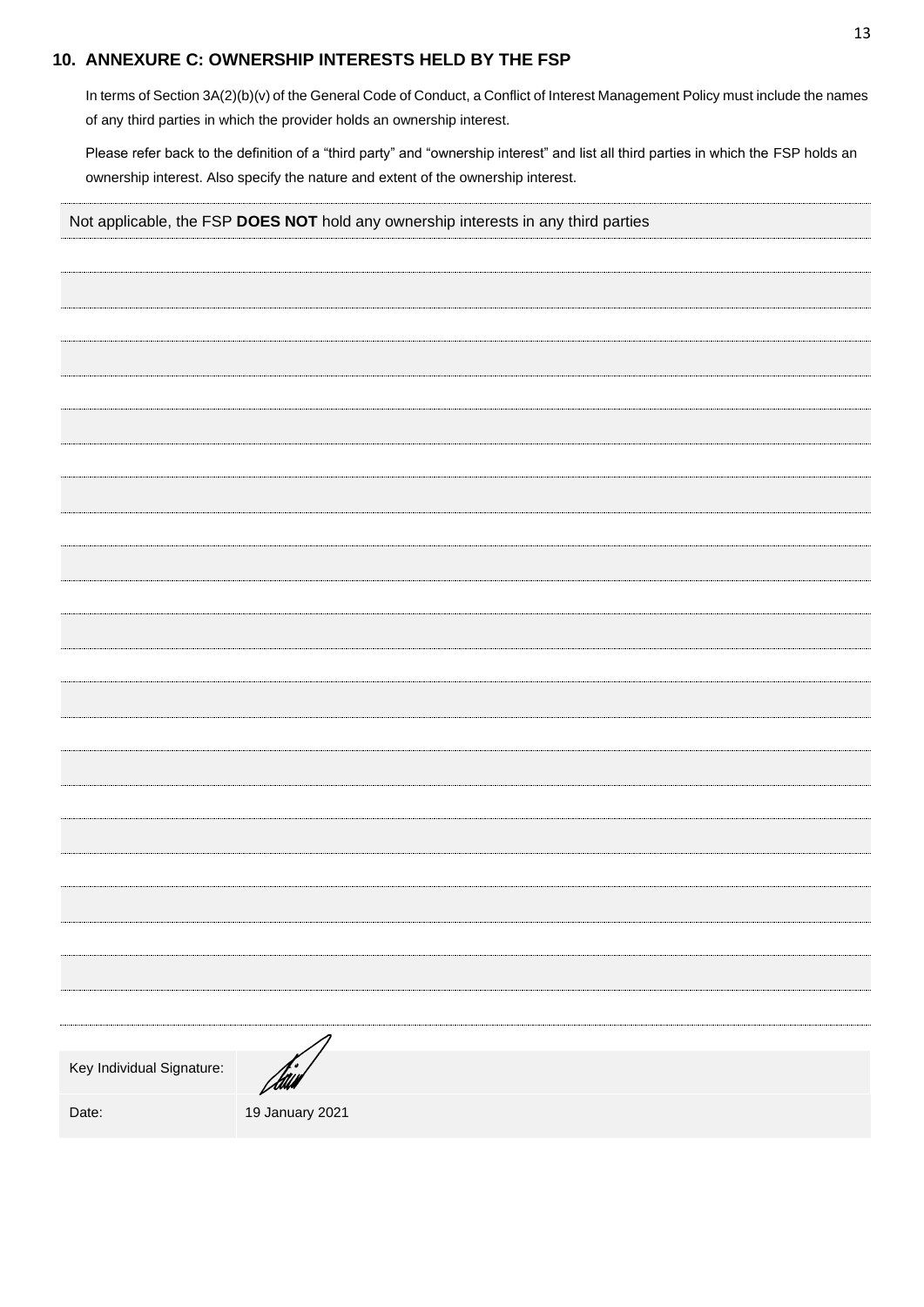## <span id="page-14-0"></span>**11. ANNEXURE D: OWNERSHIP INTERESTS HELD IN THE FSP**

In terms of Section 3A(2)(b)(vii) of the General Code of Conduct, a Conflict of Interest Management Policy must include the names of any third parties that holds an ownership interest in the provider.

Please refer back to the definition of a "third party" and "ownership interest" and list all third parties that hold an ownership interest in the FSP. Also specify the nature and extent of the ownership interest.

| JIBT Investments - 100% ownership (UBO: James Twidale) |                 |  |  |  |
|--------------------------------------------------------|-----------------|--|--|--|
|                                                        |                 |  |  |  |
|                                                        |                 |  |  |  |
|                                                        |                 |  |  |  |
|                                                        |                 |  |  |  |
|                                                        |                 |  |  |  |
|                                                        |                 |  |  |  |
|                                                        |                 |  |  |  |
|                                                        |                 |  |  |  |
|                                                        |                 |  |  |  |
|                                                        |                 |  |  |  |
|                                                        |                 |  |  |  |
|                                                        |                 |  |  |  |
|                                                        |                 |  |  |  |
|                                                        |                 |  |  |  |
|                                                        |                 |  |  |  |
|                                                        |                 |  |  |  |
|                                                        |                 |  |  |  |
|                                                        |                 |  |  |  |
|                                                        |                 |  |  |  |
|                                                        |                 |  |  |  |
|                                                        |                 |  |  |  |
|                                                        |                 |  |  |  |
|                                                        |                 |  |  |  |
|                                                        |                 |  |  |  |
|                                                        |                 |  |  |  |
| Key Individual Signature:                              | $\mu$           |  |  |  |
| Date:                                                  | 19 January 2021 |  |  |  |